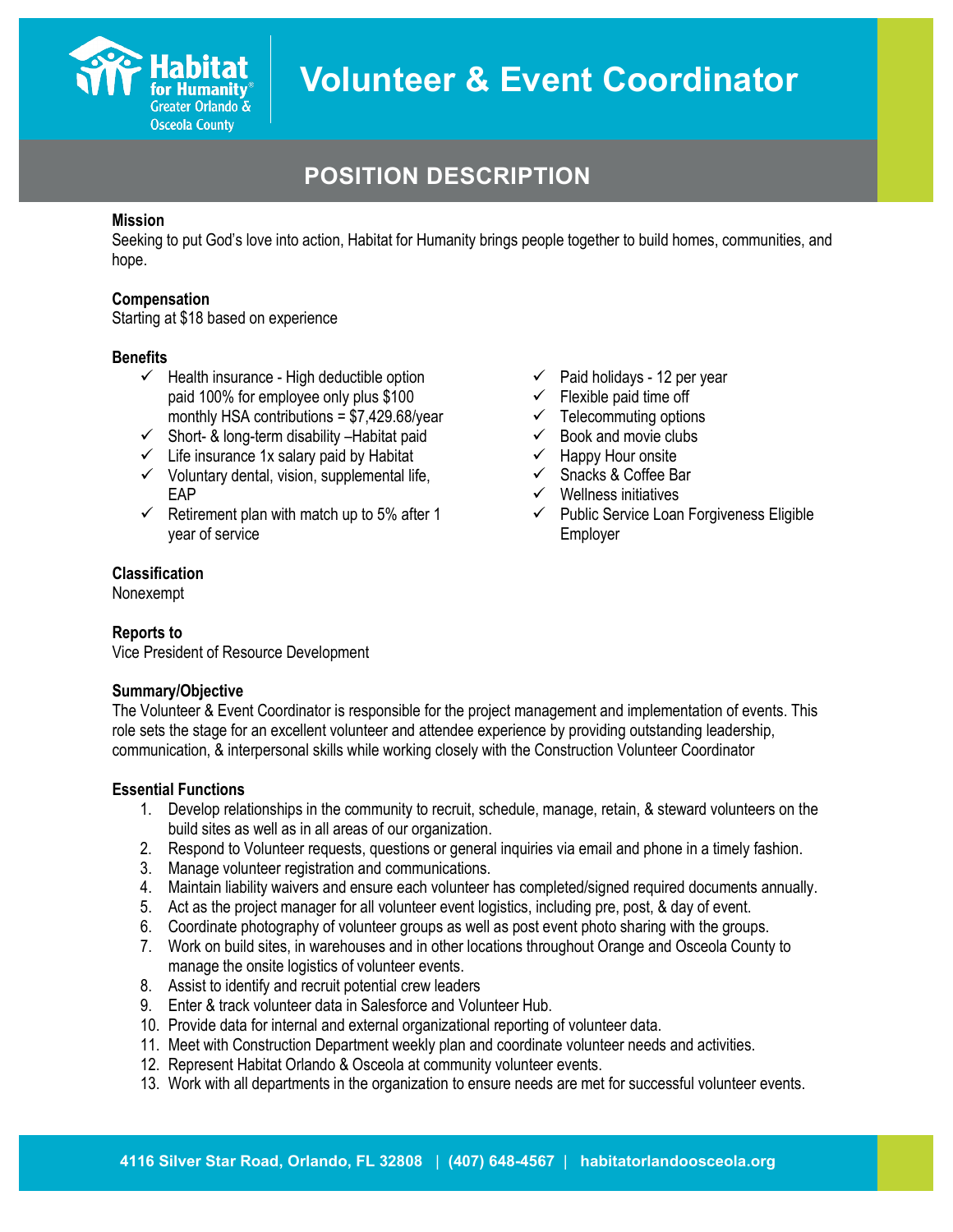

# **POSITION DESCRIPTION**

- 14. Coordinate with the CEO and other members of the Executive Leadership team to ensure appropriate staff are present at volunteer events. Provide leadership with direction and talking points as needed.
- 15. Work with Operations Department to draft, maintain, and publish guidelines, best practices, and procedures for volunteer program.

## **Competencies**

- 1. Passionate about the Habitat for Humanity mission and purpose
- 2. Ability to function effectively with a minimum of daily direction and support.
- 3. Ability to solve problems and make decisions independently in a creative and effective manner
- 4. Proficient in Microsoft Office Suite
- 5. Ability to work directly with people from diverse racial, ethnic, and socioeconomic backgrounds
- 6. Strong public speaking abilities.
- 7. Self-starter who takes initiative, can manage goals, & meet targets
- 8. Organized & efficient, with strong attention to detail & follow through
- 9. Ability to work in a team environment
- 10. Ability to manage multiple projects, with competing demands, while maintaining a commitment to excellence

#### **Supervisory Responsibility**

This position will supervise volunteers

#### **Work Environment**

The work environment characteristics described here are representative of those an employee encounters while performing the essential functions of this job in an office environment. This role routinely uses standard office equipment such as computers, phones, photocopiers, filing cabinets, and fax machines. This role will also work in a construction environment. On occasion, an employee may be susceptible to outside weather climate and conditions.

## **Physical Demands**

The physical demands described here are representative of those that must be met by an employee to successfully perform the essential functions of this job. While performing the duties of this job, the employee is regularly required to use hands, reach with hands/arms, listen, and communicate. The employee must be capable of lifting and/or moving up to 15 pounds on a necessary basis and will occasionally be required to stand and walk for extended periods of time consistent with a typical office environment.

#### **Position Type/Expected Hours of Work**

This is a full-time, hourly position and the office hours of operation are Monday through Friday, 9 a.m. to 5 p.m. Some early mornings, evenings and weekends may be required.

#### **Travel**

Travel, if any, is primarily local during business hours and mileage is reimbursed.

## **Required Education and Experience**

High school diploma or equivalent Experience working with volunteers Must obtain First Aid/ CPR/ AED certificate within first 90 days: training provided by Habitat Must obtain OSHA Competent Person certificate within first 90 days: training provided by Habitat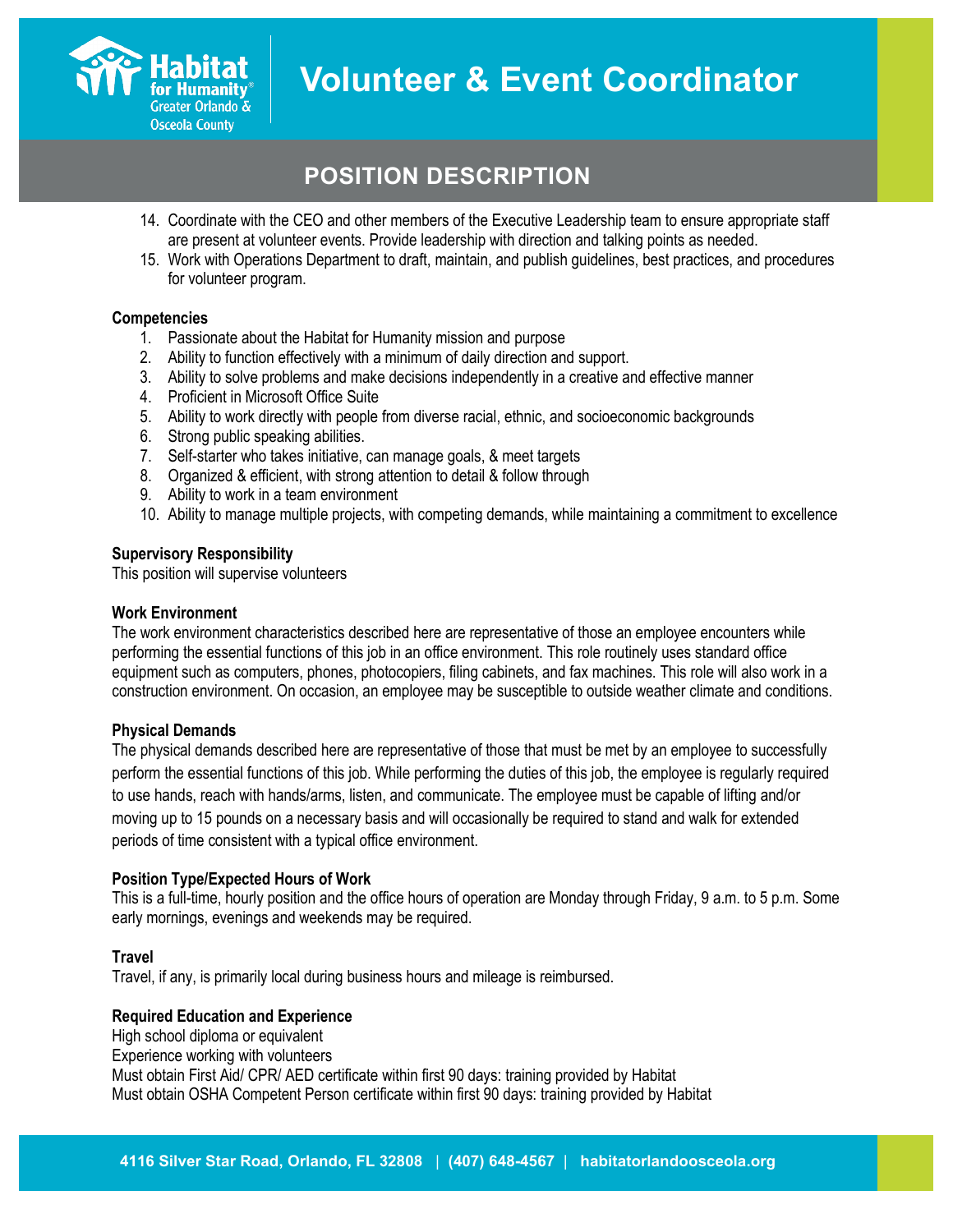

# **POSITION DESCRIPTION**

Must obtain Anti-Money Laundering certificate within first 90 days: training provided by Habitat

## **Preferred Education and Experience**

- 1. Experience in nonprofit or affordable housing
- 2. Experience with Salesforce
- 3. Experience with VolunteerHub
- 4. Knowledge of Habitat for Humanity and all aspects of the organization or ability to learn and answer questions on all aspects of the organization in a clear and accurate manner.

#### **Other Duties**

Please note this job description is not designed to cover or contain a comprehensive listing of activities, duties or responsibilities that are required of the employee for this job. Duties, responsibilities, and activities may change at any time with or without notice.

#### **Office Location:**

4116 Silver Star Rd. Orlando, FL 32808

#### **To Apply:**

Please send resume and cover letter to employment@habitatorlandoosceola.org All resumes will be reviewed upon receipt.

*Habitat for Humanity Greater Orlando & Osceola County, Inc. is an equal opportunity employer and seeks to employ and assign the best qualified personnel for all our positions in a manner that does not unlawfully discriminate against any person because of race, color, religion, gender, marital status, age, national origin, physical or mental disability, sexual orientation, veteran/reserve national guard status, or any other status or characteristic protected by law.*

*6/14/2022*